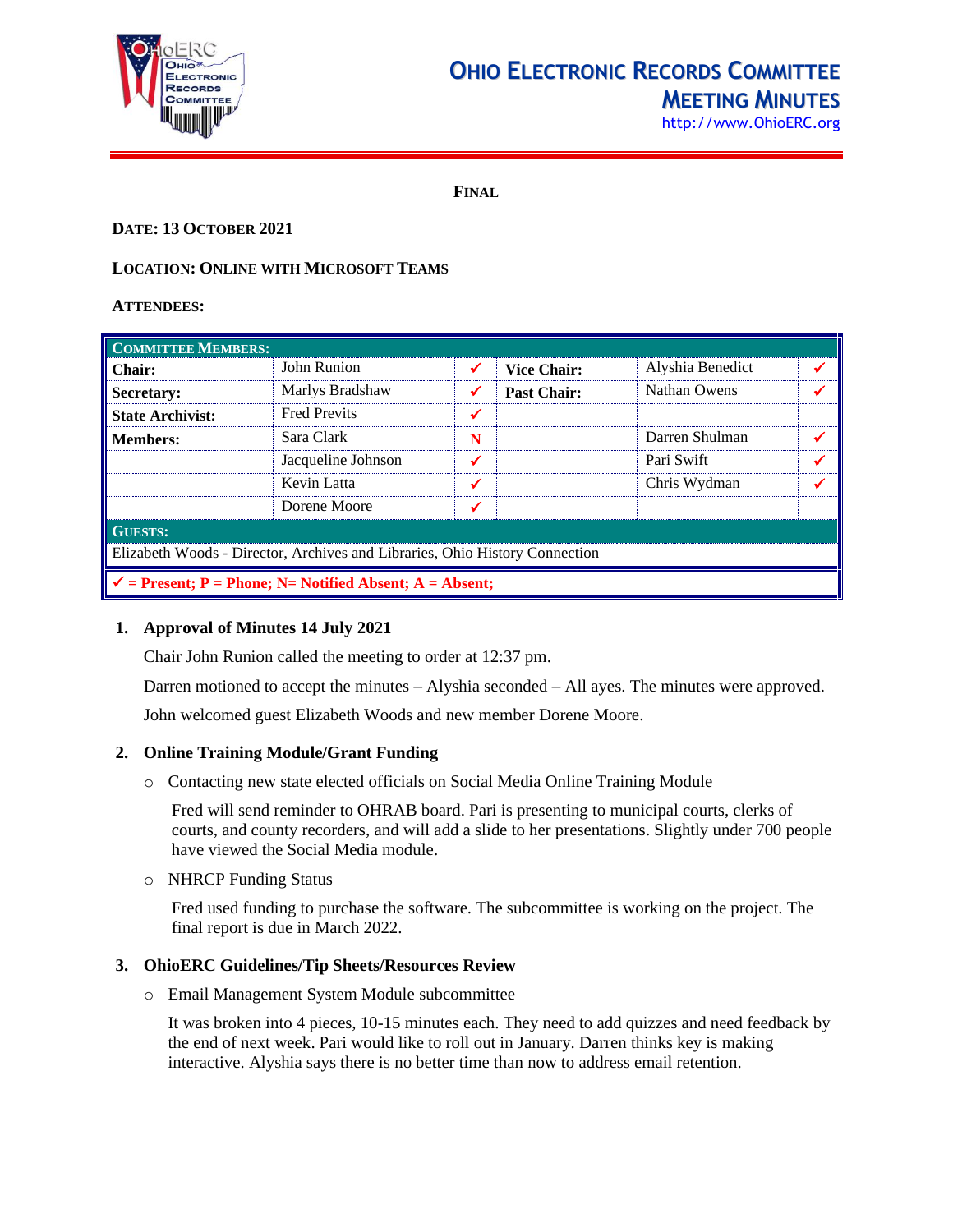

o Blockchain subcommittee

The new document was approved. John thanked the subcommittee for their work and Chris for updating website.

o Remote Work/Online Conferencing subcommittee

The tip sheet was approved.

## **4. Posting to WordPress Site**

Volunteers needed. Chris, Marlys, and Dorene said they would help. Posting ideas are on Google Drive.

## **5. State Archives Update**

Fred said the Archives are open to researchers by appointment, Wednesday-Friday. They continue to work on inventorying and cataloging.

Amanda Rindler is presenting the webinar "Concepts in Records Management: Just the Basics" on October 19. More information is available at: [https://www.ohiohistory.org/OHC/media/OHC-](https://www.ohiohistory.org/OHC/media/OHC-Media/Learn/Archives-Library%20Documents/Just-the-Basics-Description_20211019.pdf)[Media/Learn/Archives-Library%20Documents/Just-the-Basics-Description\\_20211019.pdf](https://www.ohiohistory.org/OHC/media/OHC-Media/Learn/Archives-Library%20Documents/Just-the-Basics-Description_20211019.pdf) .

OHRAB is accepting nominations for its 2021 Archival Achievement Award through November 12. More information is available at: [https://ohrab.org/nominations-open-for-2021-archival-achievement](https://ohrab.org/nominations-open-for-2021-archival-achievement-award/)[award/](https://ohrab.org/nominations-open-for-2021-archival-achievement-award/) .

## **6. Membership Committee Update**

o New Members

We welcomed new member Dorene Moore, Deputy Clerk of Courts for the Upper Arlington Mayors Court.

## **7. Website Committee Update**

- o Website statistics for 3rd quarter 2021
	- July: 324 visitors, 911 page views
	- Aug: 298 visitors, 854 page views
	- Sept: 217 visitors, 611 page views
	- **3rd Q/total: 839 visitors/ 2376 page views**
		- $\bullet$  (+99/+771 from 2nd quarter)
	- **Yearly total: 2201 visitors/ 5445 page views**
	- **Total subscribers:** 205 (+33)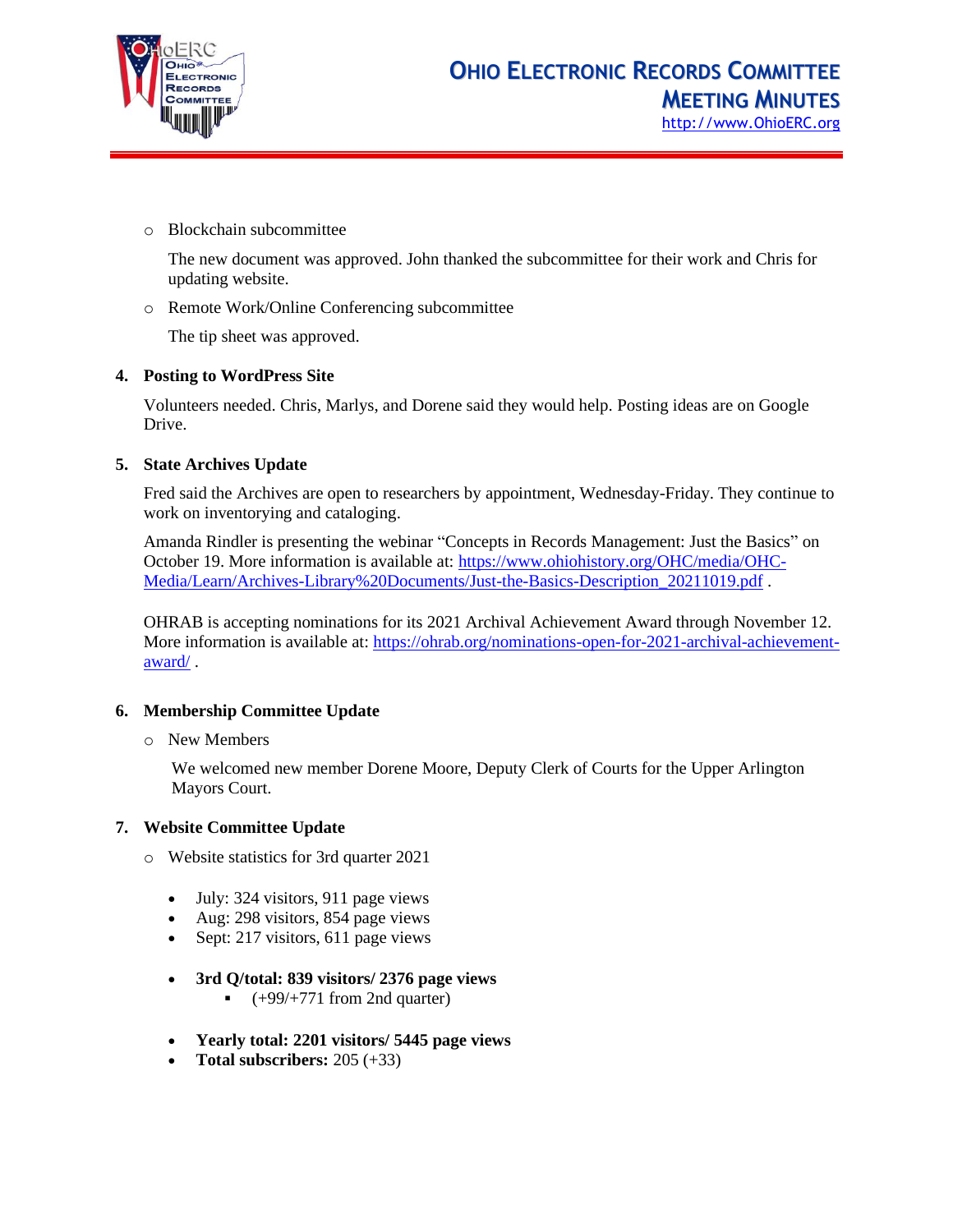

o Master Spreadsheet for Tip Sheet and Guidelines

We need to review everything more than 5 years old. Nate is working on spreadsheet and will divide among subcommittee. Chris will look at traffic.

## **8. Outreach Committee Update**

o Developing Polling

Alyshia suggested Blockchain concerns as a poll. Chris still wants to do a test poll amongst ourselves.

## **9. Brainstorming Sessions**

John suggested floating some of the meetings to the different regions. Jacky volunteered Miami University as a site. January will still be virtual, and we will see about the others.

John wants to stress the importance of volunteering for projects.

John is hoping to reach out to CARMA to get some of their legislation updates.

Kevin has been pointing people to open-source tools. These could be useful on our site.

Pari is wondering about records managers role in risk assessment, internal audits, and exception reports and thinks this could be future tip sheets or guidance. Nate said this plays into information governance. Pari noted the tug between data/records and security, and the changing role of records managers. John will touch base with CARMA.

## **10. Review New Action Items**

John asked for comments and feedback on the email module and adjourned the meeting at 3:01 pm.